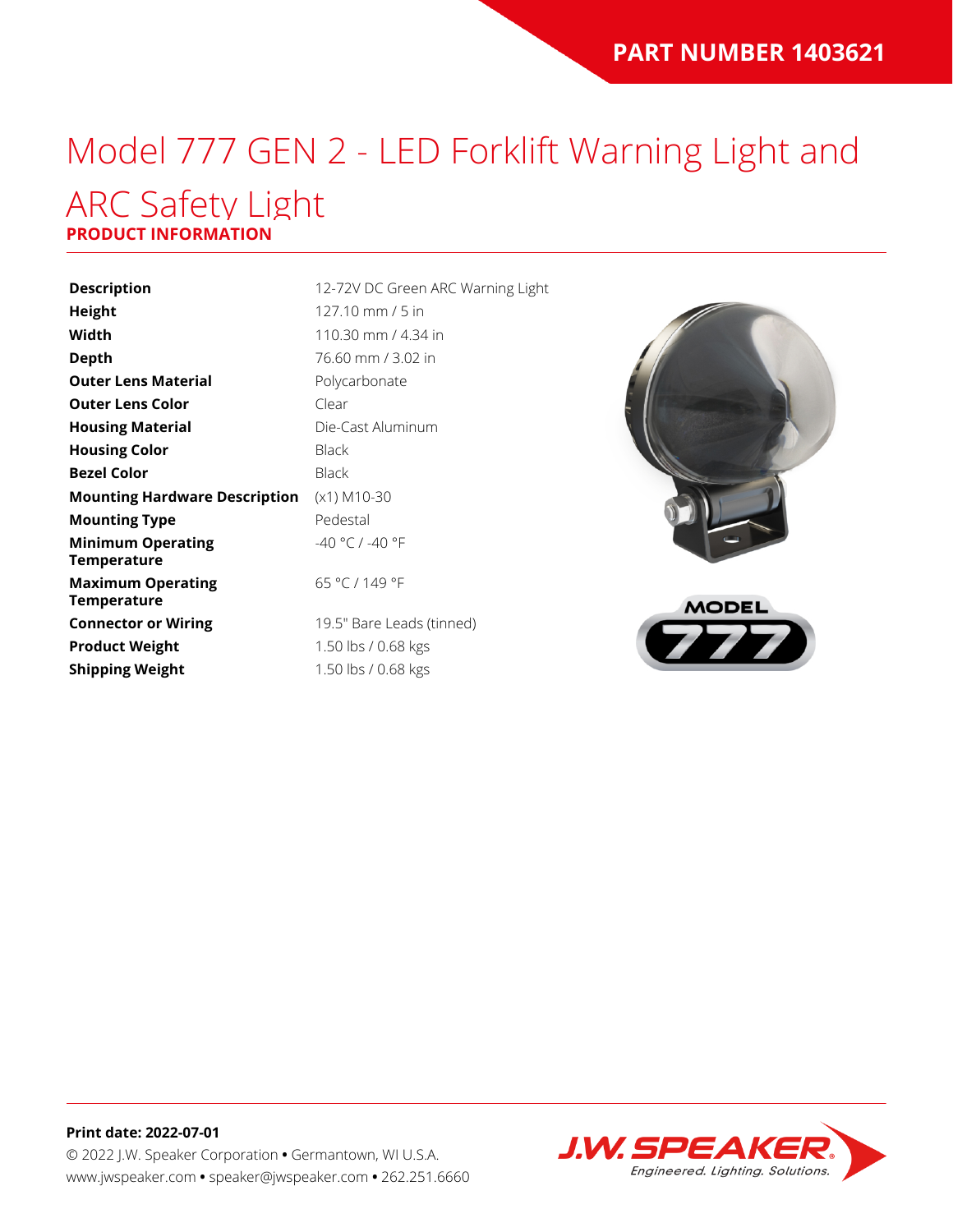# Model 777 GEN 2 - LED Forklift Warning Light and

### ARC Safety Light

**PRODUCT DIMENSIONS**



#### **ELECTRICAL SPECIFICATIONS**

| <b>Input Voltage</b>              | 12-72V DC                                                                    |
|-----------------------------------|------------------------------------------------------------------------------|
| <b>Operating Voltage</b>          | 10-80V DC                                                                    |
| <b>Transient Spike Protection</b> | 330V Peak @ 1 HZ-100 Pulses                                                  |
| <b>Black Wire</b>                 | Negative                                                                     |
| <b>Red Wire</b>                   | Positive                                                                     |
| <b>Current Draw</b>               | 1.06A @ 12V DC<br>0.51A @ 24V DC<br>0.34A @ 36V DC<br>$0.26A \ @ \ 48V \ DC$ |

0.18A @ 72V DC

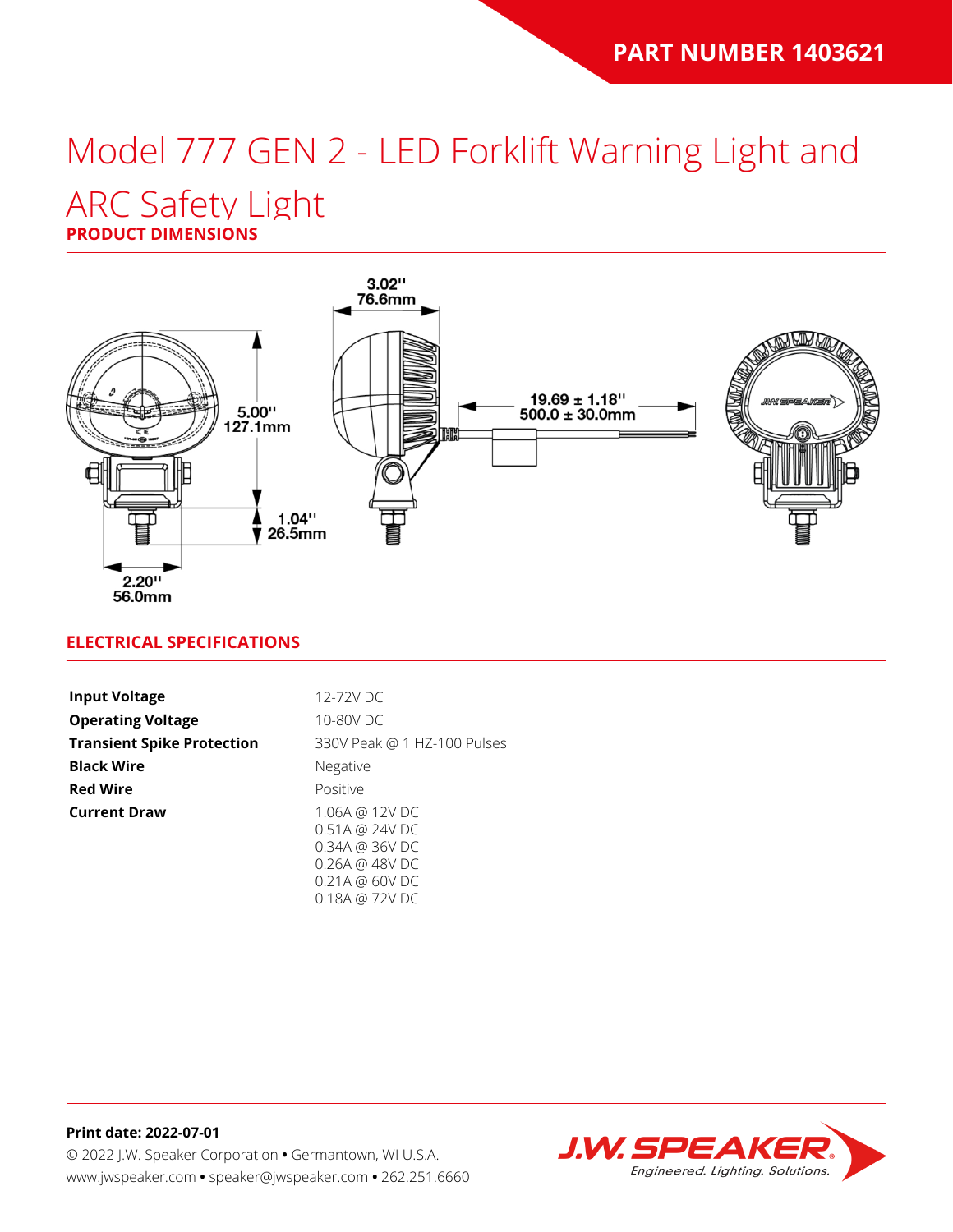## Model 777 GEN 2 - LED Forklift Warning Light and

### ARC Safety Light **REGULATORY STANDARDS COMPLIANCE**

SEALED SEALED **IP67 IP69K** ECE **IP67** IP69K **SAE** 

SAE | 1455

ECE Reg 10 IEC IP67 IEC IP69K SAE J1113-13

#### **PHOTOMETRIC SPECIFICATIONS**

| <b>Effective Lumen</b><br>Output | 100                     |
|----------------------------------|-------------------------|
| Candela Output                   | 3200                    |
| <b>Beam Pattern(s)</b>           | Warning - Keep Out Zone |



#### **PRODUCT WARNINGS**

For California residents:

**WARNING:** Cancer and reproductive harm - [www.P65Warnings.ca.gov](https://www.p65warnings.ca.gov/).

**AVERTISSEMENT:** Cancer et effet nocif sur la reproduction - [www.P65Warnings.ca.gov.](https://www.p65warnings.ca.gov/)